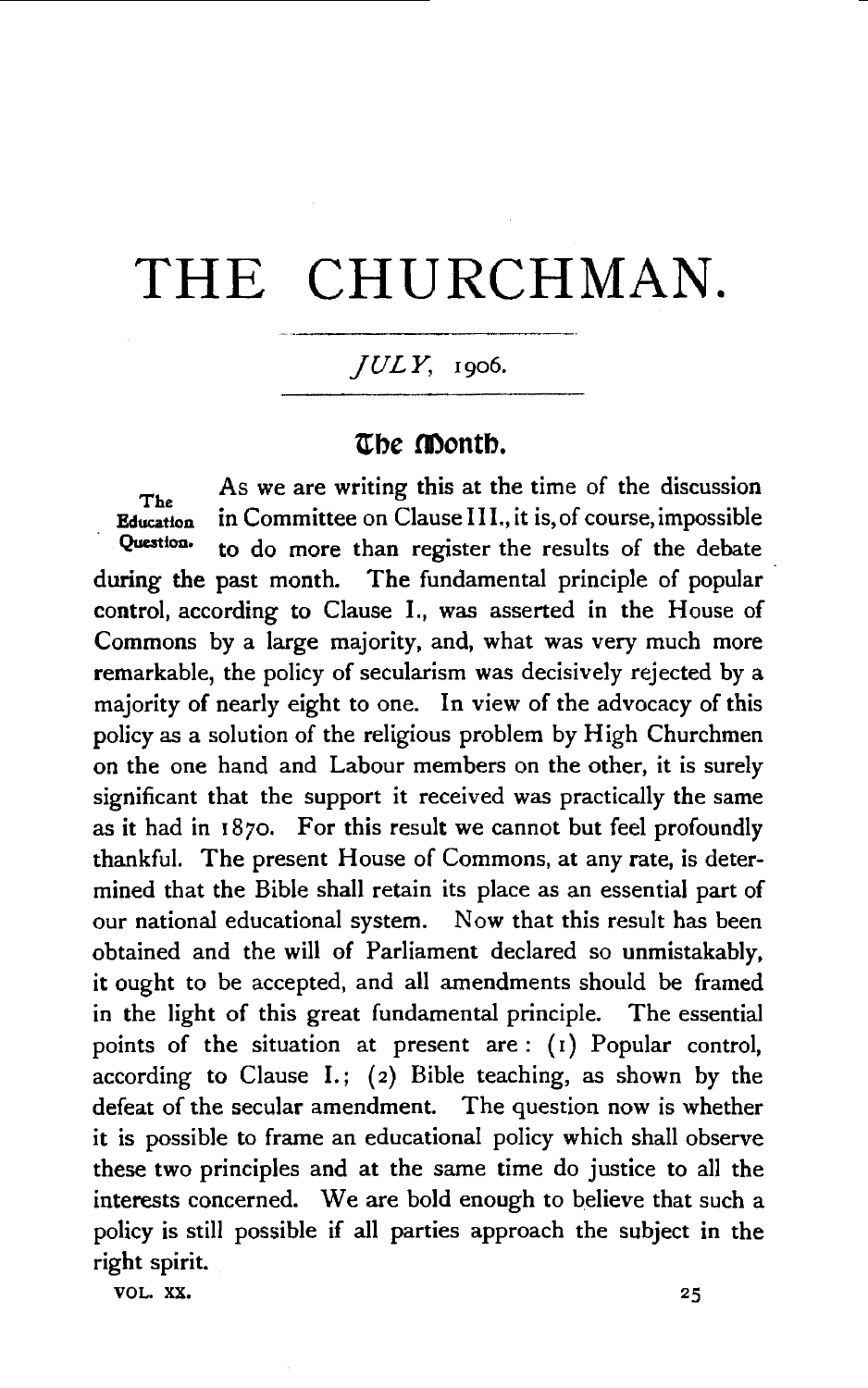During the past month there have been several Counsels of gratifying indications of definite efforts after peace by means of proposals for the amendment of the Bill. Of these efforts, the most important, weighty, and representative has been the lay memorial to the Archbishops, transmitted through Mr. G. A. Macmillan. The memorialists plead that Churchmen should accept the Bill as providing a basis of settlement, and then press upon the Government amendments of the kind suggested in these columns last month. We rejoice to find such widespread support for a policy of moderation as is indicated by this memorial. It is evident that the advocates of peace are a much stronger and more influential body than was at first supposed, and also that the extreme opponents of the Bill have no right to be regarded as expressing either the entire or the true voice of the Church of England. The Archbishop of York, in replying to the memorial, seems to us to express the true line for Churchmen to adopt :

"From the first, while keenly conscious of the serious defects in the Education Bill, I have felt that our wisest course was to seek for its amendment rather than its destruction, and I hope that this may yet be possible."

With Dr. Maclagan's hope we associate ourselves to the fullest possible extent. In our columns this month will be found three papers discussing the situation from different standpoints. While, for ourselves, we adhere as firmly as ever to the views stated in our notes of the last two months, we should welcome any proposals likely to lead to a settlement satisfactory to the majority of the nation. After the prayer for unity at Whitsuntide, is it not the bounden duty of Christian men on both sides to bring this about?

It is evident from the concessions made by the Signs of Government on Clauses II. and III. that the *Spectator* was right in speaking of " the evident willingness of the Government to meet reasonable proposals in a reasonable spirit," and we cannot help calling attention to the words of the same article, in which the writer speaks of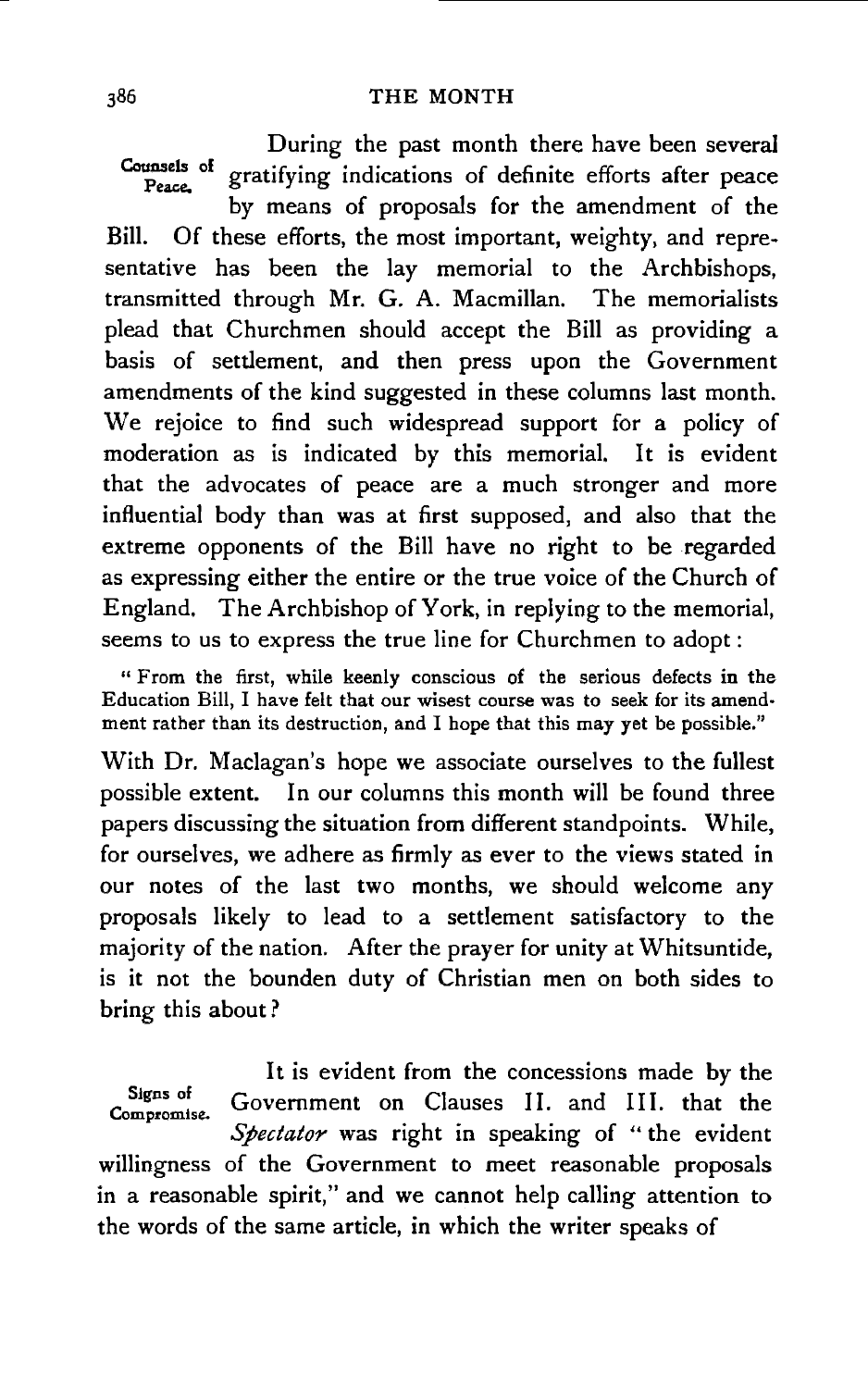#### THE MONTH

" the folly of attacking the Bill *in toto,* and speaking of it as though it were a measure of impiety and confiscation, deliberately designed to injure the interests of religion. Upon such a foundation of unjust paradox nothing can ever be built, but if once the good intentions of the Government are admitted, we have little doubt that a sound compromise can ultimately be arrived at."

With the *Spectator,* we believe that a true settlement can be reached, if only each side will show a willingness to believe in the *bona fides* of the other. It is no question of Nonconformist victory over the Church or Church victory over Nonconformity. The interests of the nation are at stake, and what is needed above all things is an attempt to understand the position of the opposite party and to credit the other side with as much sincerity as we claim for ourselves. The words of the Archbishop of Canterbury, at his Diocesan Conference, indicate the right spirit in which to approach the problem :

" There were difficulties whichever way they looked. He thought he could without trepidation undertake to find plausible objections to any and every scheme which had from any quarter seen the light. If that were so, it should make them chary about the epithets they used either about motives or about men."

Public opinion has been growing in volume Contracting during the past month in favour of Church schools being permitted to contract themselves out of the present Bill and to return to the *status quo ante* 1902. Not only leading Nonconformists like the editor of the *British Weekly,* but Churchmen like the Dean of Ely and Professor Michael Sadler, are in favour of it. The educational disadvantages which have been feared can surely be provided against by Government inspection, while the relief to Churchmen who do not wish to relinquish that control of the school which neces-' sarily follows rate-aid would be immediate and thorough. We hope, therefore, that in connection with the discussions on Clause IV. it may be possible to make the provision for these cases in the Bill. Such an enactment would go far to disarm opposition and to give those Churchmen who require it their old freedom to manage their schools in their own way.

387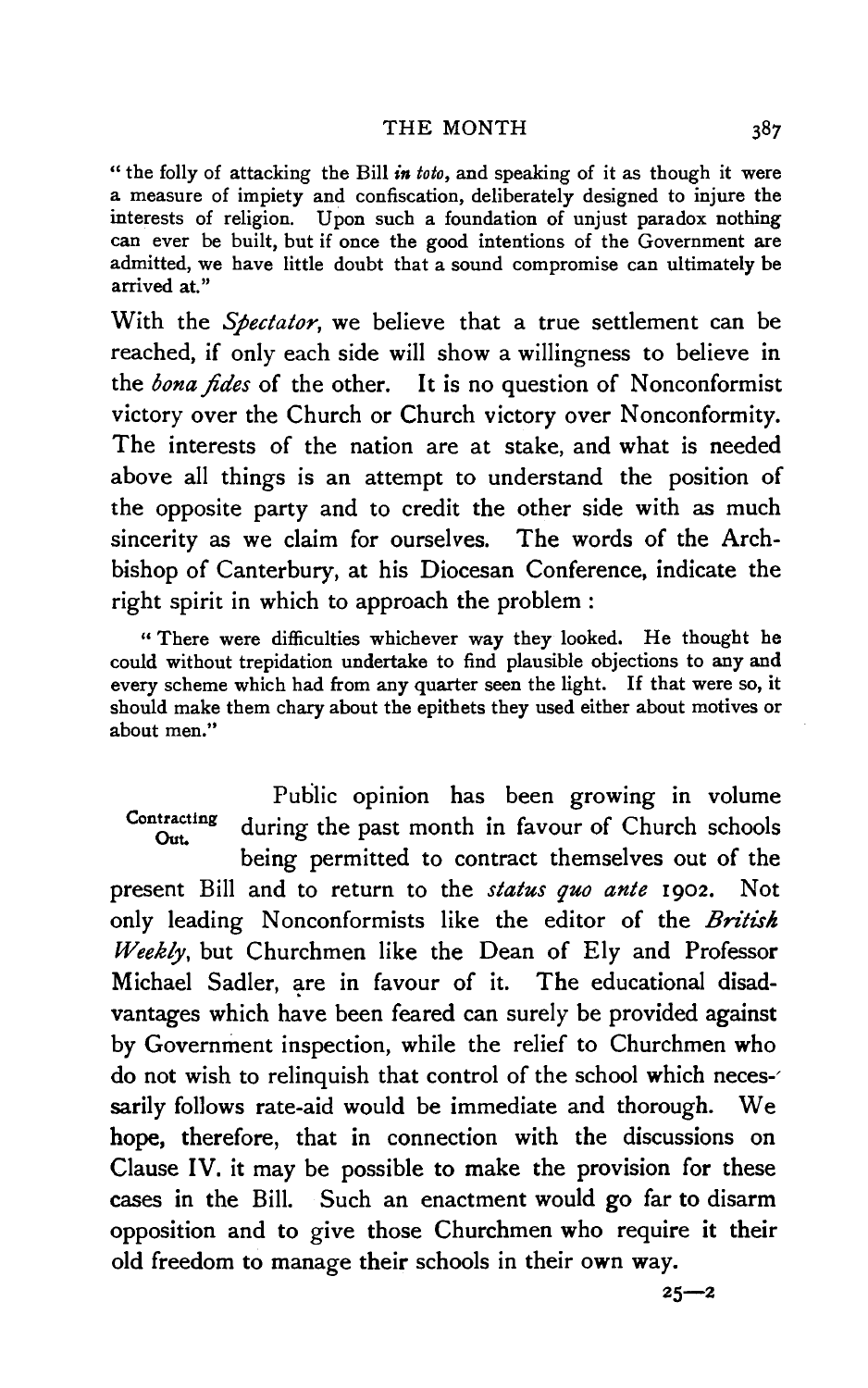Two fundamentally opposite positions are taken Is the State up with regard to the relation of the State to religion. On the one hand, there are those who urge that the State goes beyond its province in saying what religious teaching its young citizens should receive. On this account freedom is demanded for each religious body to enter the school and give its own teaching. The opposite view contends that the State has a perfect right to lay down the principles upon which the life of its citizens should be founded. The following words of Canon Beeching in a recent sermon in Westminster Abbey put the latter view very clearly :

" It exists, no less than the Church, in order to promote the good life. Why should it not lay down the principles upon which, as a Christian State, it believes that life to be based ? If the State is secular, why does it go beyond its province and prohibit Sunday trading? 'Why does it concern itself with the moral conduct of the citizens and punish drunkenness and other forms of vice ? Such action on its part would suggest to us, not that the State is secular, but that it concerns itself with those practices of the good life upon which the large proportion of its citizens are agreed. If that is so, the same rule would apply to the teaching of the principles of Christianity in the elementary schools. So far as Christianity is common to all English Christians, the State is justified in prescribing it to be taught; nay, it would be guilty of suicidal neglect of duty if it did not so prescribe it; of course with safeguards for conscientious scruples."

Surely this is the true view of the function of a Christian State. If the State has nothing to do with religion, how can we justify an Establishment, and how are we warranted in having chaplains in our prisons, our army, and our navy? The only question is whether there is such a thing as a common Christianity which the State can advocate and teach.

Is there a Common Christianity? Canon Beeching rightly said that if there are no Christian principles upon which the majority of Christian Englishmen are agreed, then we shall have not only to de-christianize the State, but also the English people. He goes on to say that there is no need to do this, for there *is* a common Christianity :

"The 'Free Churches,' as they are called, have recently put forth a common statement of their faith, and most English Churchmen could subscribe to the .greater part of it. If then the leaders of the several religious societies would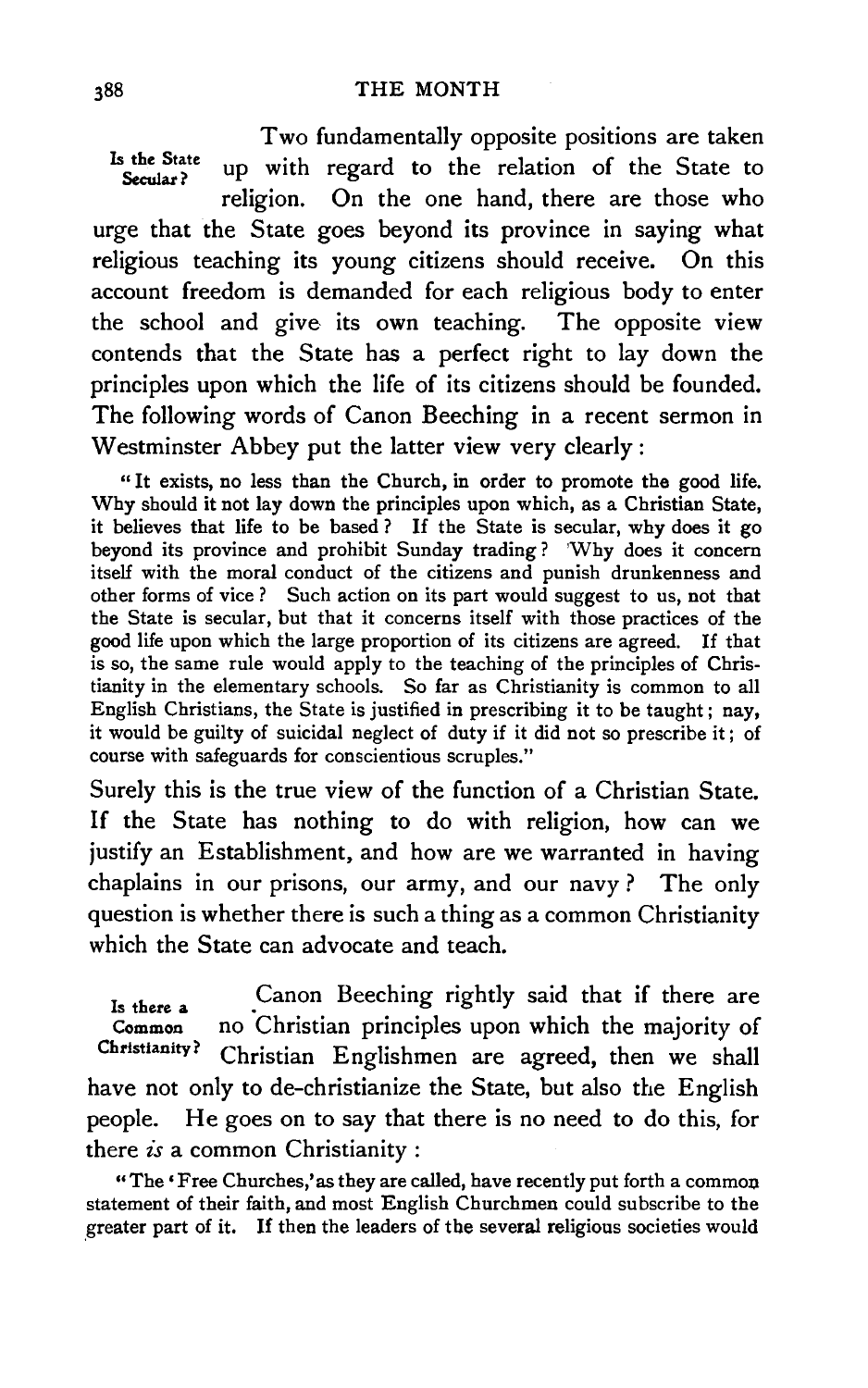#### THE MONTH

confer together, it would be perfectly possible for them to prepare a scheme of teaching which the State could prescribe in its schools, with whatever special additions and exemptions might be found necessary. But if, for practical reasons, this should be impossible, at least the State could appoint a central representative committee which should be responsible for the religious teaching of its elementary schools, instead of leaving so important a matter to chance local majorities. The theory that the State is secular is not scriptural, nor is it Christian, nor does it answer to the facts. It seems to me a thing in itself worth making sacrifices for, that religion should be taught in the State schools by the State teachers; for that very fact would be a declaration, which the simplest child could understand, that there are acknowledged to be in life unseen ends, by which he is to shape his course in the world, and that his country imposes upon him a duty to God as well as to itself. Such teaching would bless him that gives as well as him that takes  $\ldots$  "

The existence of the Apostles' Creed, to say nothing of the. Societies like the Bible Society, the Tract Society, and the Evangelical Alliance, all testify to a Christianity common to the vast majority of English people. Canon Beeching's suggestions in connection with the Education Bill are therefore deserving of the most careful attention. Canon Christopher's pamphlet, "An Example from India," has already shown what can be done by means of a union among Christian men, and there is surely no reason why something similar should not be attempted here. Very truly did the Bishop of Carlisle say in a recent letter to the *Times:* 

" There is not a single tenet of religion essential either to the good conduct of the present life or to the radiant hopes of the future, which is not common to the vast majority of the Christians of our nation. This essential religion is now being taught in most of our schools, to the great advantage of the nation."

A well-known writer, Mr. G. K. Chesterton, in Catholicism a letter to the *Westminster Gazette* on the Educaand Protestantism. tion Question, puts the essential points between Roman and Anglo-Catholicism and Protestantism in a characteristically clear way :

<sup>~</sup>A powerful Anglican section thinks itself Catholic. The issue between Catholics and Protestants has largely been whether the Bible by itself is of supreme importance. You put the Bible by itself as a thing of supreme importance, and then you call that a common ground. Briefly, the Catholic (iacluding the Anglo-Catholic) resents what he thinks the idolatry of the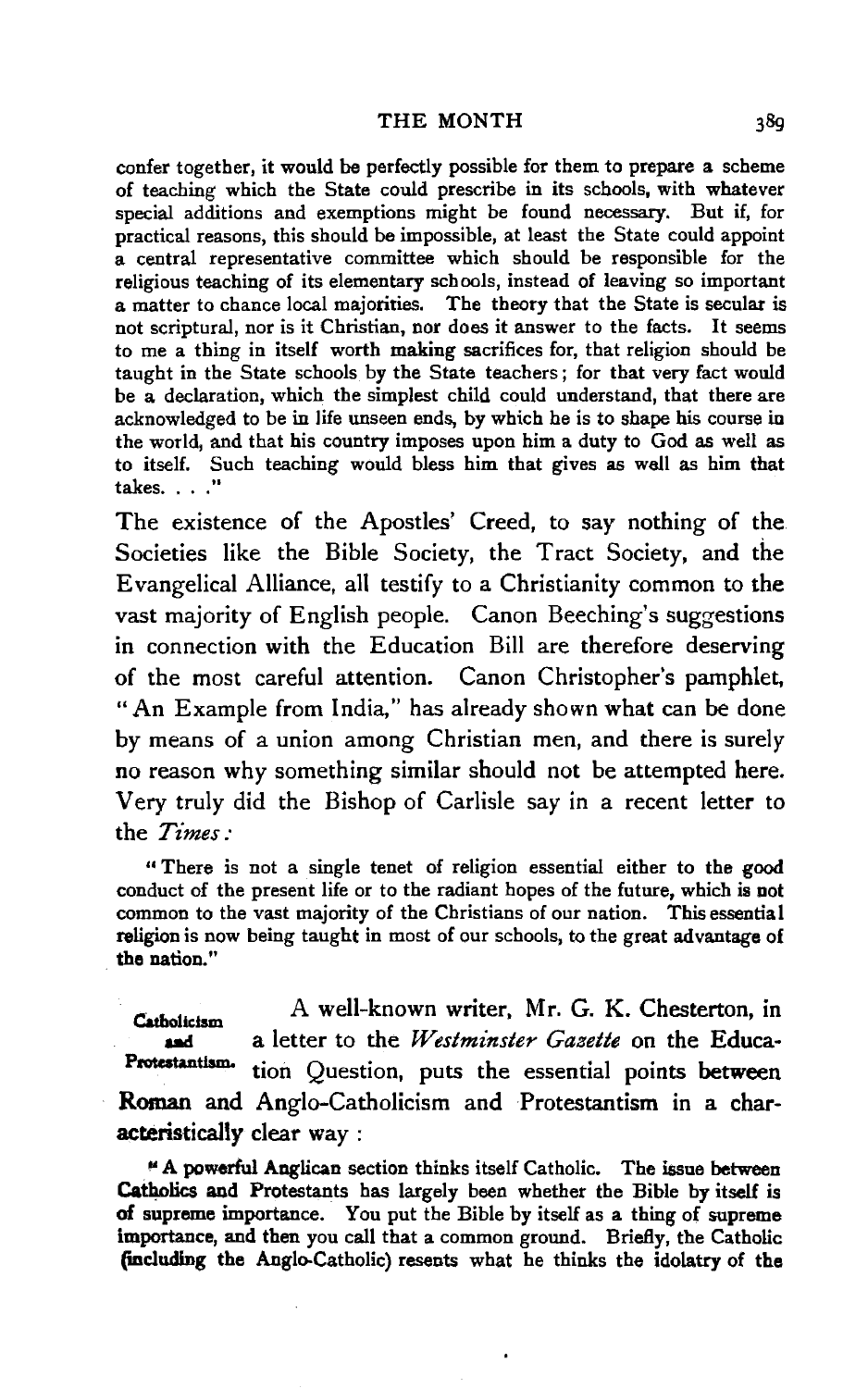### THE MONTH

Bible almost exactly as the Protestant resents what he thinks the idolatry of the Virgin Mary. . . The Anglo-Catholic says: ' To teach the Bible alone is to teach Protestantism.'"

There is a refreshing definiteness and frankness about this which is most welcome. Quite apart from any question of the Education Bill (for the issues are far wider than this), we wish to call attention to the admission that "to teach the Bible alone is to teach Protestantism." What a testimony this is in favour of Protestantism ! What an admission, too, as to Catholicism, for it clearly implies that Catholicism in the writer's view of it cannot be taught from "the Bible alone"! This means that from the records of the first fifty years of the life of Christianity, the records of the truly primitive Church, it is impossible to find and teach Catholicism. No wonder, therefore, that Catholicism needs the Church to be theoretically co-ordinate with the Bible, though practically supreme over it. No wonder, too, that Newman had to propound his theory of development to justify Catholicism. And no wonder that Article VI. lays down the principle that Holy Scripture is supreme. In the last resort, all the differences between Roman and Anglo-Catholicism and Protestantism are centred in the question of the supremacy of the Bible or the Church. Whoever puts the Bible first cannot be a Roman Catholic or an Anglo-Catholic. Whoever puts the Church first will never know what primitive Christianity is in its purity and power.

We desire to call attention to a very valuable Evening pamphlet entitled " Evening Communion : Reasons for its due Recognition in the Church of England,"

which has recently been published by the National Protestant Church Union. It is especially valuable for its six appendixes, which include such subjects as " References to the Time of Communion in the Works of the Early Fathers," "Proceedings of the Upper House of Convocation of Canterbury, 1893," "Clerical and Episcopal Testimonies," and a bibliography on the subject. The paper rightly remarks that the two questions of Fasting and Evening Communion have much more to do with